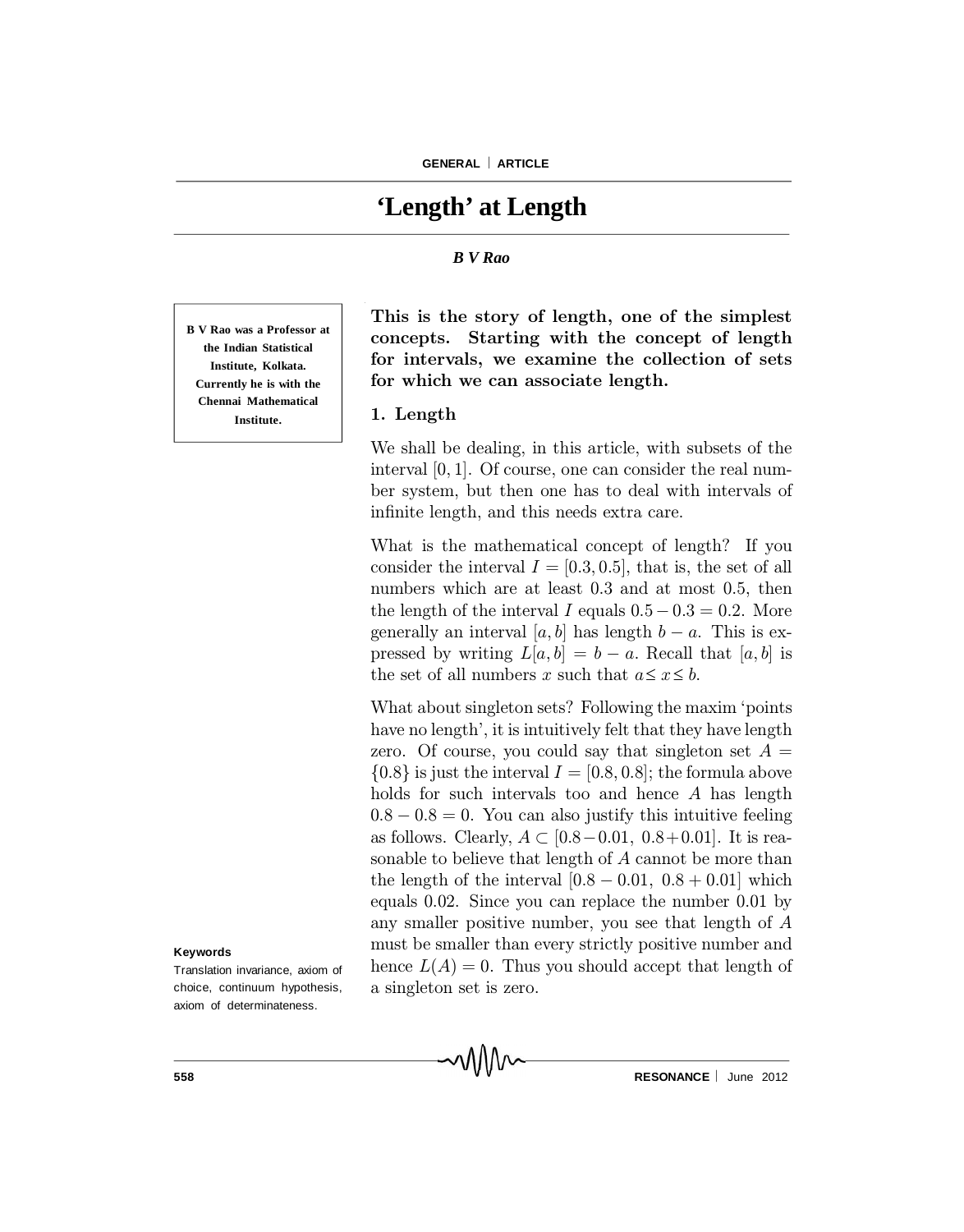Let us recall that the interval  $(a, b]$  is the set of all numbers which are strictly larger than a, but at most equal to  $b$ . Thus the number  $a$  is not an element of this set  $(a, b]$  but the number b is an element. Similarly  $(a, b)$  denotes the set of all numbers which are strictly between a and b. Thus this set does not include the numbers a and b. Since the intervals  $[0.3, 0.5]$  and  $(0.3, 0.5]$  differ by only one point which has length zero, it is natural to feel that  $L(0.3, 0.5] = 0.2$  and similar reasoning tells you that  $L(a, b) = b - a$ . Thus for an interval, whether it be  $(a, b)$  or  $[a, b)$  or  $(a, b]$  or  $[a, b]$ , its length is the difference between the end points, namely,  $b - a$ .

If you consider the two intervals  $(0.3, 0.5]$  and  $(0.5, 0.8]$ , their union is the interval  $(0.3, 0.8]$  and as you could see length adds up. Even if the intervals are not contiguous, it is natural to feel that this should be true. In other words, for two disjoint intervals  $I_1$  and  $I_2$ , we should have  $L(I_1 \cup I_2) = L(I_1) + L(I_2)$ . For example if  $I_1 =$  $(0.3, 0.5]$  and  $I_2 = (0.7, 0.9]$  then  $L(I_1 \cup I_2) = 0.4$ . If it hurts you to think of length for the union of two noncontiguous intervals, you may rename it as `total length' or `size', but we continue to use the word length. In particular, if A is a set consisting of two points, more generally finitely many points, then its length should be zero.

Here is another property of length. If you take a sequence of intervals  $\{I_n; n \geq 1\}$  which are pairwise disjoint and if their union is again an interval  $I$ , then length adds up, that is,  $L(I) = \sum L(I_n)$ . In other words length adds up, not only for finitely many disjoint intervals, but also for countably many disjoint intervals. This fact seems to have been noticed [1] by the German Mathematician Georg Cantor around 1884. Here is the reason why this holds.

For any integer  $k \geq 1$ , you can re-order the disjoint intervals  $I_1, \dots, I_k$  so that each interval is to the right

MWV

Length adds up not only for finitely many disjoint intervals but also for countably many.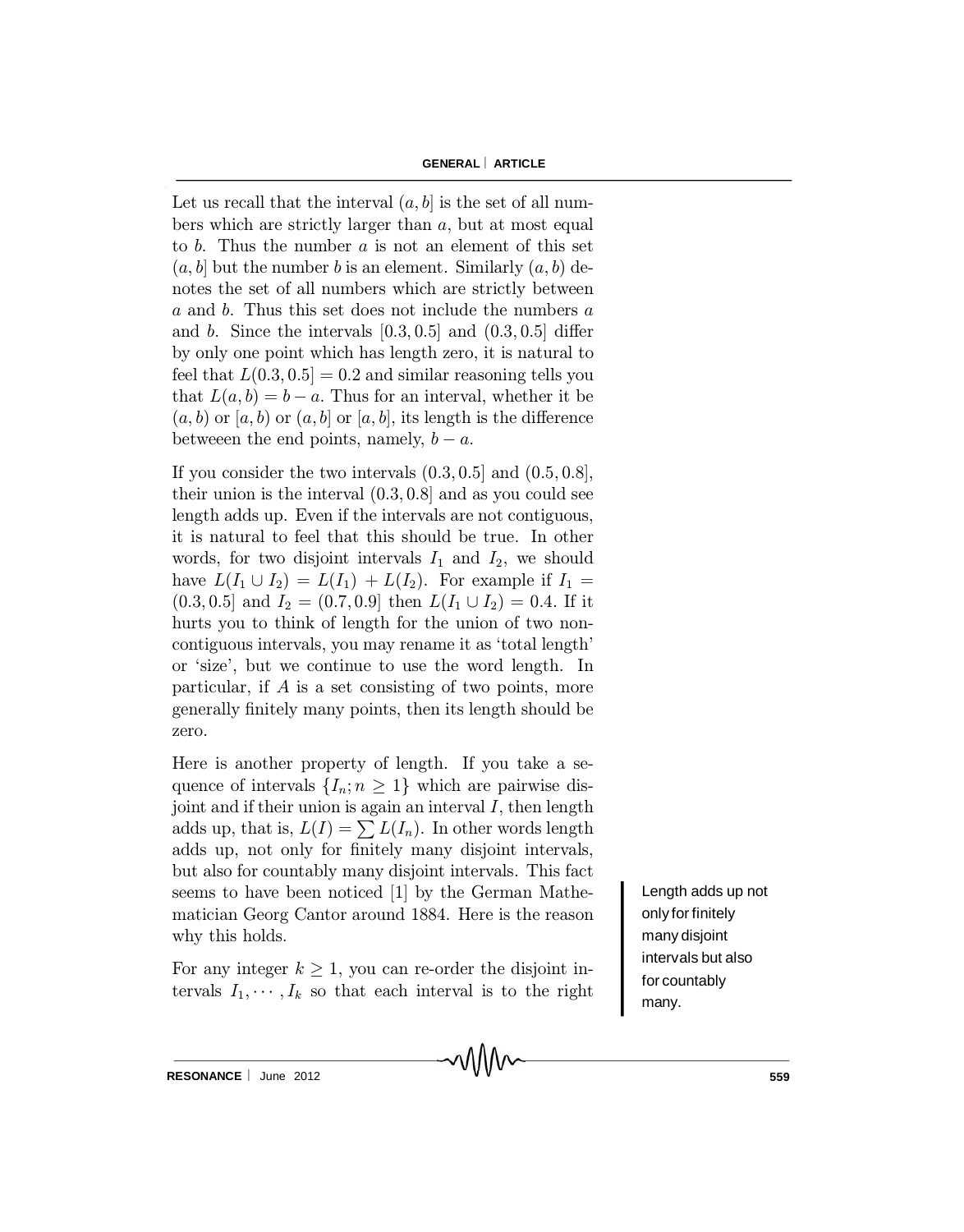Countable sets have length zero. of the previous interval and then add their lengths to see  $\sum^k$ 1  $L(I_n) \leq L(I)$ . Since k is arbitrary, you conclude  $\sum L(I_n) \le L(I)$ . To prove  $\sum L(I_n) \ge L(I)$  is tricky. One uses an  $\epsilon$ -argument which involves reducing I 'a little bit' to get a closed interval and enlarging the interval  $I_n$  'a little bit' (by  $\epsilon/2^n$ ) to get an open interval and using a compactness argument. You can find the details in any of the references  $[2-4]$ . The complication in the proof is due to the following reason.. Unfortunately, when you have infinitely many intervals, you may not be able to reorder them as one sequence  $J_1, J_2, \cdots$ , so that each interval is to the right of the previous one (or each interval is to the left of the previous interval). Once you realize that this can happen, it is not difficult to make examples. We shall not pause to give an example, since it will divert attention from the main intent of our discussion.

Let  $\mathcal C$  be the class of sets which are finite or countable unions of pairwise disjoint intervals. If C is the union of disjoint intervals  $\{I_n; n \geq 1\}$ , then simply declare  $L(C)$ as  $\sum L(I_n)$ . Let us note that  $(a, a]$  is the empty set and [a, a] is the singleton set  $\{a\}$  and hence these sets are in C. Thus countable sets are in the collection  $\mathcal C$  and their length equals zero.

Since C may be represented as union of disjoint intervals in more than one way, you need to show that this prescription leads to an unambiguous value. Indeed, let C be expressed as a disjoint union of intervals in two ways, say,  $\bigcup_{n}I_{n}$  and  $\bigcup_{m}J_{m}$ . Since intersection of two intervals is again an interval, using the countable additivity mentioned earlier, you can observe the following: for each  $n, L(I_n) = \sum L(I_n \cap J_m)$  while for each m  $m, L(J_m) = \sum$  $\sum_{n} L(I_n \cap J_m)$ . Thus both  $\sum_{n}$ n  $L(I_n)$  and  $\sum$ m  $L(J_m)$  equal  $\sum$  $\sum_{m,n} L(I_n \cap J_m).$ 

MMM

**560 RESONANCE** June 2012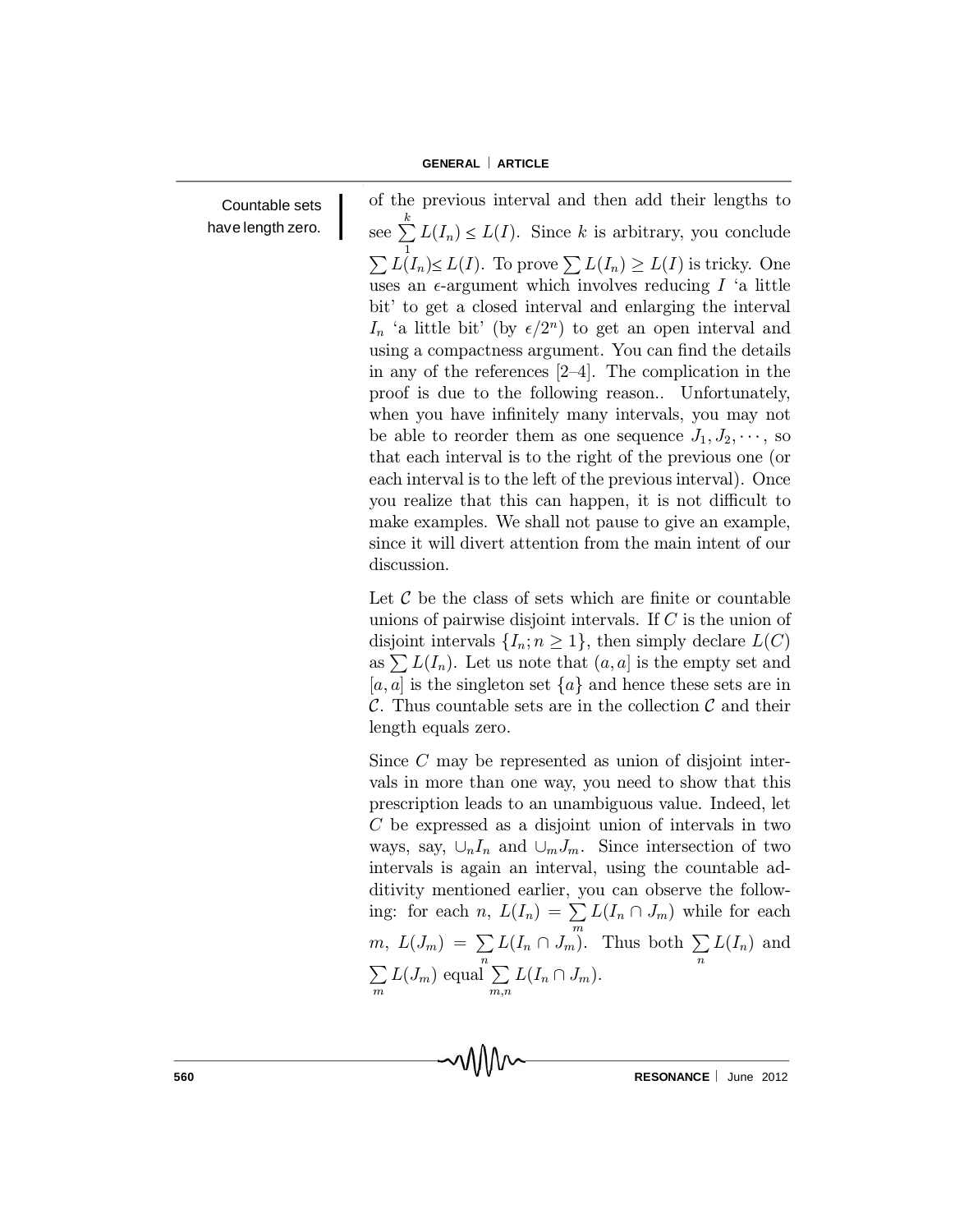It is worth observing the following. If you have a sequence of intervals  $\{I_n\}$ , disjoint or not, their union is in the class C. To see this, first observe that if  $I_1 \cap I_m$ is non-empty, then  $I_1 \cup I_m$  is an interval. More generally, you can say that  $I_m$  is linked to  $I_1$ , if you can get  $n_1, \dots, n_k$  such that any two consecutive intervals in the list  $I_1, I_{n_1}, \cdots, I_{n_k}, I_m$  have non-empty intersection. If you consider all intervals in the given sequence which are linked to  $I_1$  then their union is again an interval and the remaining intervals are disjoint with this union. You can now repeat this argument with one of the remaining intervals. The final upshot is a sequence of disjoint intervals having the same union as the given sequence.

In passing, let us mention that usually one considers intervals of the form  $(a, b]$  with certain generalizations in mind. However we have no such compulsion. On the other hand, considering a particular type of interval may lead you to think that they have some special feature, where there is none.

## 2. Borel and Lebesgue

A natural question is whether this assignment of length can be made to more sets. Why should one be interested in such a question?

The French mathematician Emile Borel, in 1898, was considering functions  $f(x) = \sum f_n(x)$ , defined by a series. The specific series he considered, though important, is not our main point. He was interested to know how 'large' is the set of numbers x for which the series is convergent. Here large refers to its length. But his set is not in the class  $\mathcal{C}$ .

Here is another problem discussed by Borel. Consider the set of those numbers x in the interval  $[0, 1]$  in whose decimal expansion each of the decimal digits occurs with frequency  $1/10$ . What is its length? He formulated the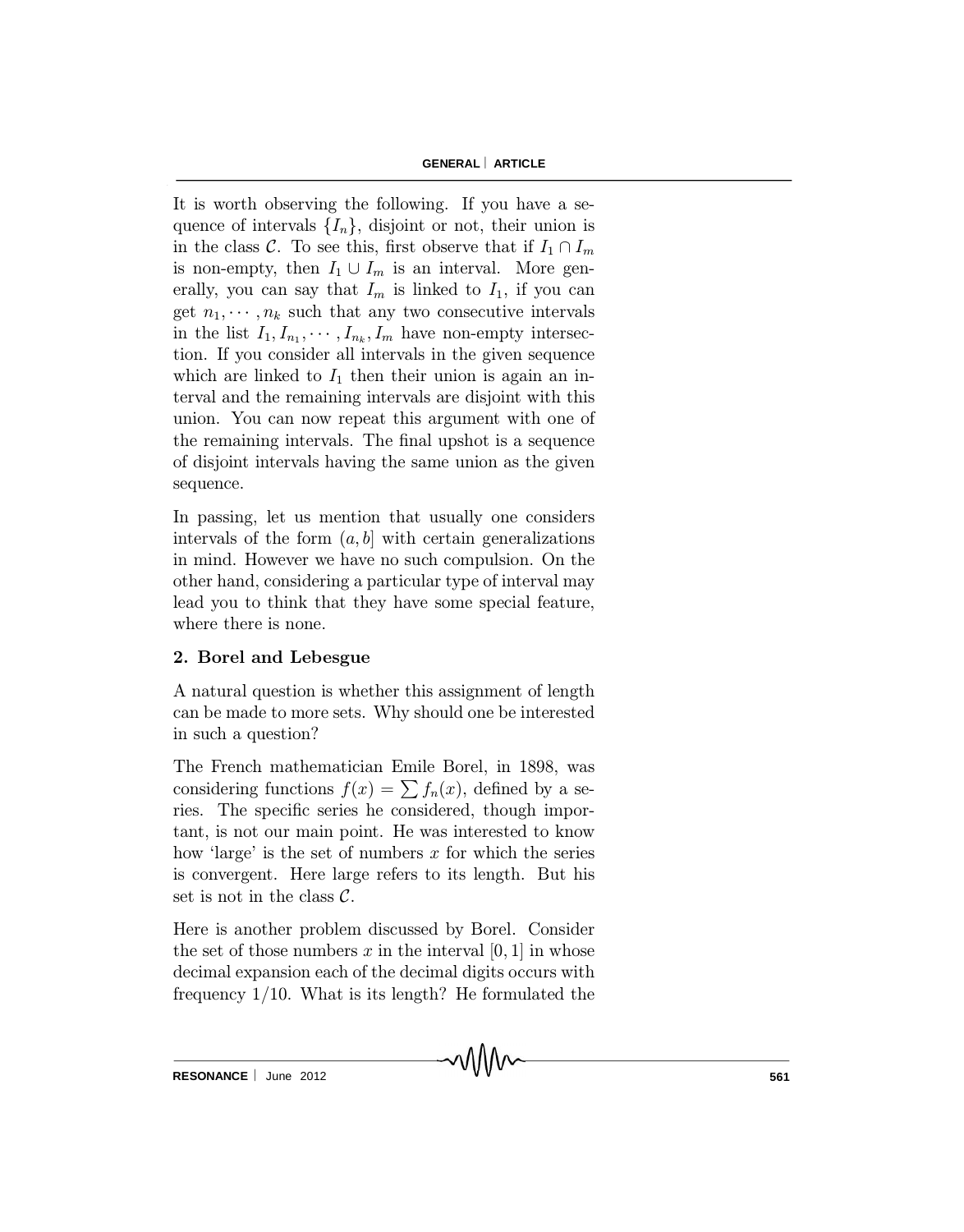It appears possible and useful to define length for more sets. problem precisely and showed that the length of this set is one. This set is again not in the class  $\mathcal{C}$ .

Thus it appears possible and useful to define length for more sets than just those in the class  $\mathcal{C}$ . Let us accept that sets in the class  $\mathcal C$  should have lengths as described above. Does this prescription unambiguously determine lengths of other sets? Yes, indeed a large class of sets have their lengths uniquely cut out. Let us see why.

Take  $A \subset [0, 1]$ . Suppose  $C \in \mathcal{C}$  and  $A \subset C$ , then clearly we should have  $L(A) \leq L(C)$ . Keep in mind that this inequality holds whenever we have  $C$  as above. Let  $b$  be the infimum of all such  $L(C)$  as C varies over sets in C that contain A. We cannot assign any value larger than b as length of A. Thus, the maximum possible value for  $L(A)$  is b. Similarly, suppose  $A^c = [0, 1] - A \subset D \in \mathcal{C}$ . Then  $L(A<sup>c</sup>) \leq L(D)$ . Let us denote by a the infimum of all such  $L(D)$  as D varies over sets in C that contain  $A<sup>c</sup>$ . Thus the maximum possible value for  $L(A<sup>c</sup>)$  is a. If we somehow define lengths of A and  $[0, 1] - A$ , then it is sensible to expect that these two lengths add to one. In particular, the statement `maximum possible value for  $L(A<sup>c</sup>)$  equals a' translates to 'minimum possible value for  $L(A)$  is  $1 - a'$ . In other words,  $1 - a \le L(A) \le b$ .

Now comes a real beauty, an epoch-making idea of the French mathematician Henri Lebesgue in 1901. What if it so happens that  $b = 1 - a$ . In other words, the maximum possible value for  $L(A)$  coincides with the minimum possible value. In such a case, there is no choice for us to make. If we want to define length of  $A$  then it has to be  $b$ , no more and no less. Generally, any prescription which arises naturally, without our intervention, must behave perfectly, right? We now proceed to explain that this is indeed the case. But let us hasten to add that we are not giving a historical survey; in particular, we take the liberty of not alluding to the attempts of Giusseppe Peano in 1883, Camille Jordan in 1893.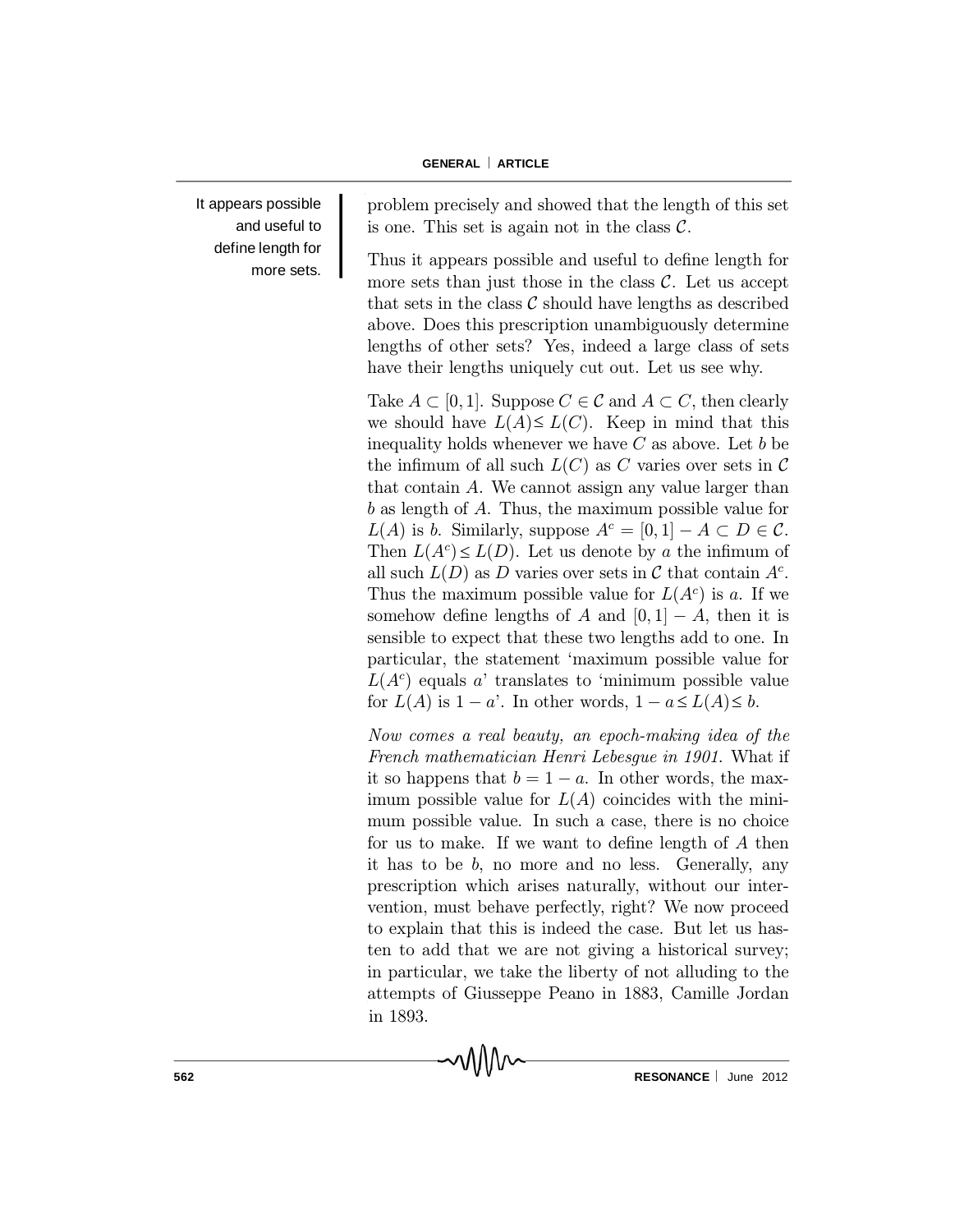Let us return to the idea of Lebesgue. Collect all sets A for which assignment of length is not left to our choice, but is uniquely determined as above. In other words, the minimum value that we can assign coincides with the maximum value. Denote this collection of sets by  $\mathcal{L}$ . Here are some deep and profound conclusions of Lebesgue.

Firstly, this class of sets  $\mathcal L$  satsfies three conditions:

(i) Every set that belongs to the class  $\mathcal C$  also belongs to the class of sets  $\mathcal{L}$ . (ii) If a set A is in this class  $\mathcal{L}$  then so is its complement  $A^c = [0, 1] - A$ . (iii) If a sequence of sets (disjoint or not) is in this class then so is their union.

Secondly, let  $L$  be the length defined for sets in this class, namely, for  $A \in \mathcal{L}$  its length  $L(A)$  is the common value described above. Then this definition of  $L$  agrees, on the collection of intervals, with the notion of length we started with. Further  $L$  is countably additive, that is, if you take a sequence  ${A_n}$  of disjoint sets in this class then  $L(\cup A_n) = \sum L(A_n)$ . Note that condition (iii) above already implies that the union  $\cup A_n$  is in this class. In particular, if  $C \in \mathcal{C}$  then the present value is the same as the value prescribed earlier.

This class of sets  $\mathcal L$  has two further pleasing properties. Firstly, if a set  $A \in \mathcal{L}$  has length zero, then every subset of A is also in  $\mathcal L$  and has length zero, as it should be. Secondly, if a set  $A \in \mathcal{L}$ , then all its translates are also in  $\mathcal L$  and receive the same length. This means the following. For  $a \in R$ , if we define  $A + a = \{x + a \pmod{1} : x \in A\}$ , then  $A + a \in \mathcal{L}$ and  $L(A + a) = L(A)$ . This is called the translation invariance property of length. Of course, for intervals this is obvious.

Lebesgue used the above observations to develop an integral, more general than that of Riemann's. It is worth

Length is translation invariant.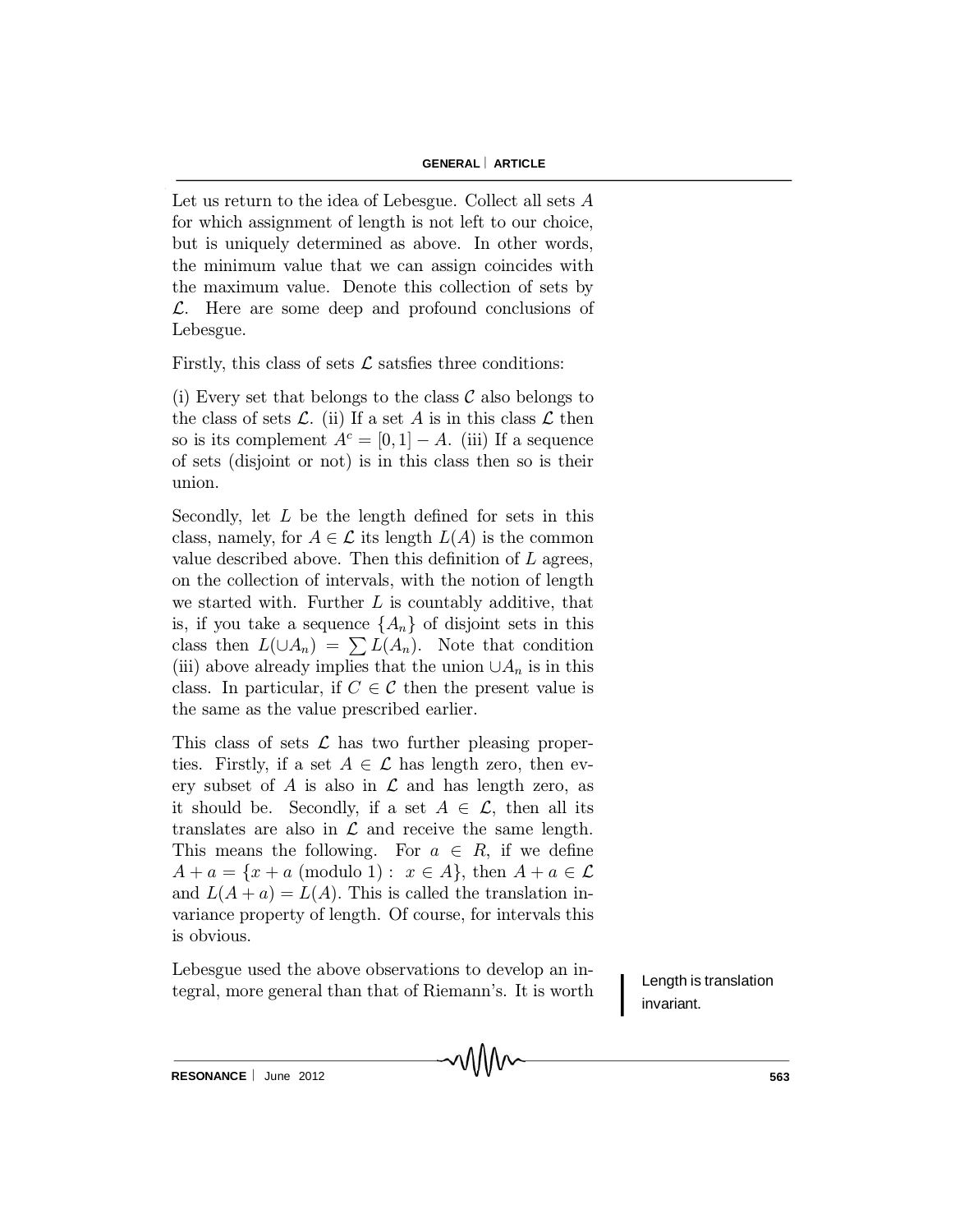"It is to solve these problems, and not for the love of complications, that I have introduced ... ." *Lebesgue* recalling the words of the architect from Introduction to 'Lecons sur L' intégration' (taken from [5]):

One might ask if there is sufficient interest to occupy oneself with such complications, and if it is not better to restrict oneself to the study of functions that necessitate only simple definitions.  $\cdots$ . As we shall see, in this course, we would then have to renounce the possibility of resolving many problems posed long ago, and which have simple statements. It is to solve these problems, and not for the love of complications, that I have introduced in this book a definition of the integral more general than that of Riemann.

## 3. Vitali and Gödel

The important question now is whether every subset of  $[0, 1]$  is in the class  $\mathcal{L}$ . The Italian mathematician Giuseppe Vitali used the Axiom of Choice (AC), in 1905, to construct a set which is not in this class. AC has many equivalent formulations and here is one. If you have a (non-empty) collection of non-empty disjoint sets, you can make another set which has exactly one element in common with each set in the given collection.

You might say, why does one need an axiom for this, just pick any one element from each set and make a new set. The trouble is that in the absence of a rule it is not clear which element should be chosen. This point is important because, unless we know which elements are in our set, and which are not, how can we say we have got a set. It is worth recalling an example of Bertrand Russell. We have an infinite collection of pairs of new shoes and want to choose one shoe from each pair. We have an infinite collection of pairs of new socks and want to choose one from each pair. You can prescribe an algorithm for the first but not for the second. Think about it.

Returning to Vitali's construction, decompose the interval [0; 1] into disjoint subsets, each countable, as follows.

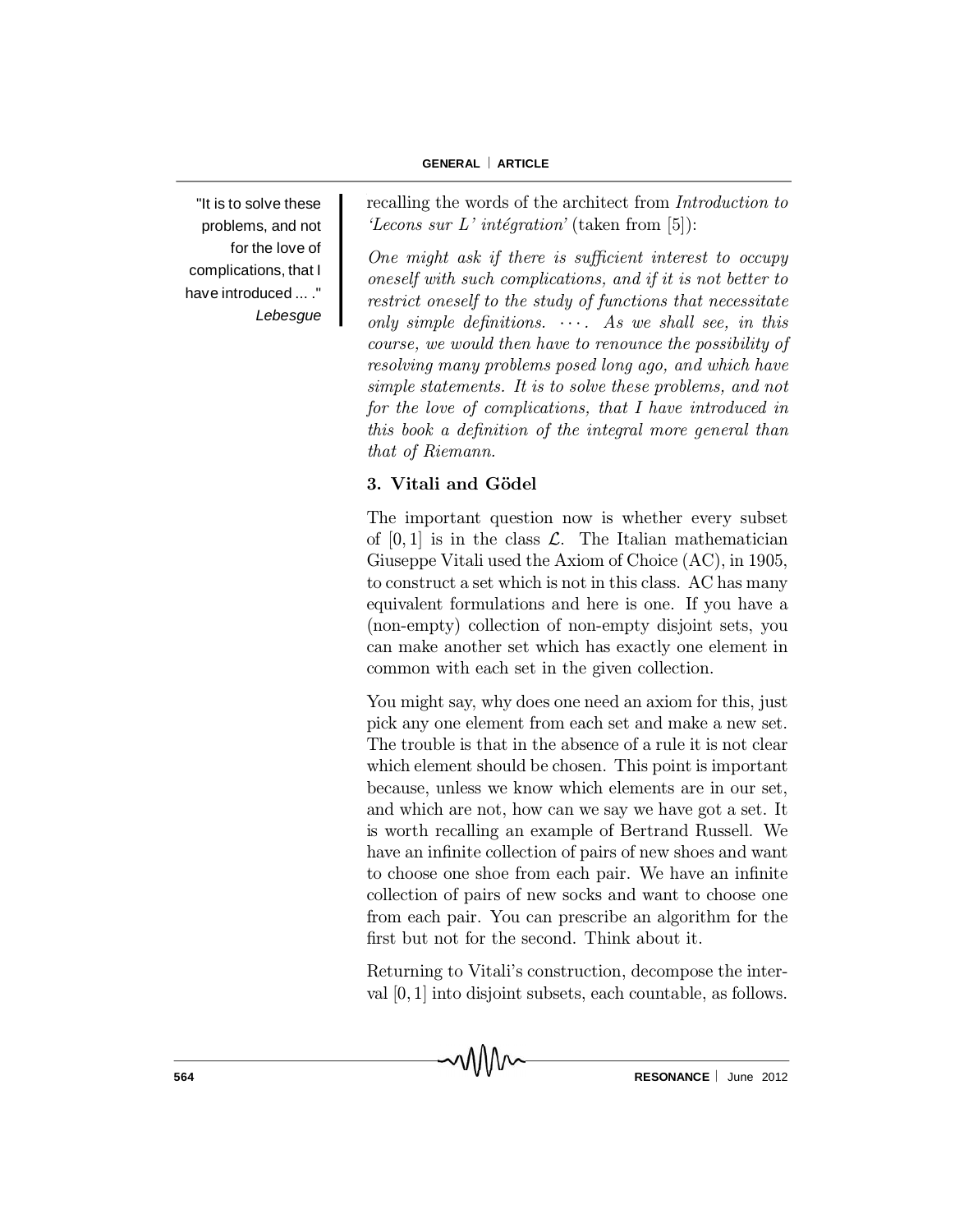Say  $x \sim y$  if  $x - y$  is rational, and consider the equivalence classes. Each of these sets is countable; it actually consists of a number along with all its (modulo one) rational translates. Select one element from each equivalence class, denote the resulting set by S. This set is not in the collection  $\mathcal{L}$ . Let us see why.

The key observation is the translation invariance property mentioned earlier. Suppose  $S \in \mathcal{L}$ . Can it have length zero? No, because all its countably many translates get length zero and they all make up  $[0, 1]$ . Can it have length strictly positive? No, because then all its infinitely many disjoint translates have the same length whereas length of  $[0, 1]$  is one. See how countably additivity of length is crucial for this argument.

In the above construction, we have not been able to prescribe any algorithm for selecting a point from each equivalence class and we needed the axiom of choice. Are there better axioms that allow us to describe a set that is not in  $\mathcal{L}$ ?

The Austrian logician Kurt Gödel<sup>1</sup> introduced, in 1938, a set theoretic axiom called the axiom of constructibility - another epoch-making discovery. By set theory we mean the usual Zermelo-Fraenkel theory, known as ZF. However, it is not necessary for you to know what it is. It is just what you and I live in. He showed that his new axiom is consistent with the other axioms. This simply means the following. He gave an algorithm so that any argument that uses this new axiom and leads to a contradiction can be translated into an argument which does not use this new axiom and yet leads to a contradiction. AC is a consequence of this new axiom and hence AC is also consistent. This new axiom allows, as shown by Gödel in 1940, to specifically describe one set which is not in  $\mathcal{L}$ .

For the uninitiated, let us add the following. Describing a set A means making a statement about numbers, using <sup>1</sup> See *Resonance,* Vol.6, No.7, 2001.

> Any argument that uses this new axiom and leads to a contradiction can be translated to an argument which does not use this new axiom.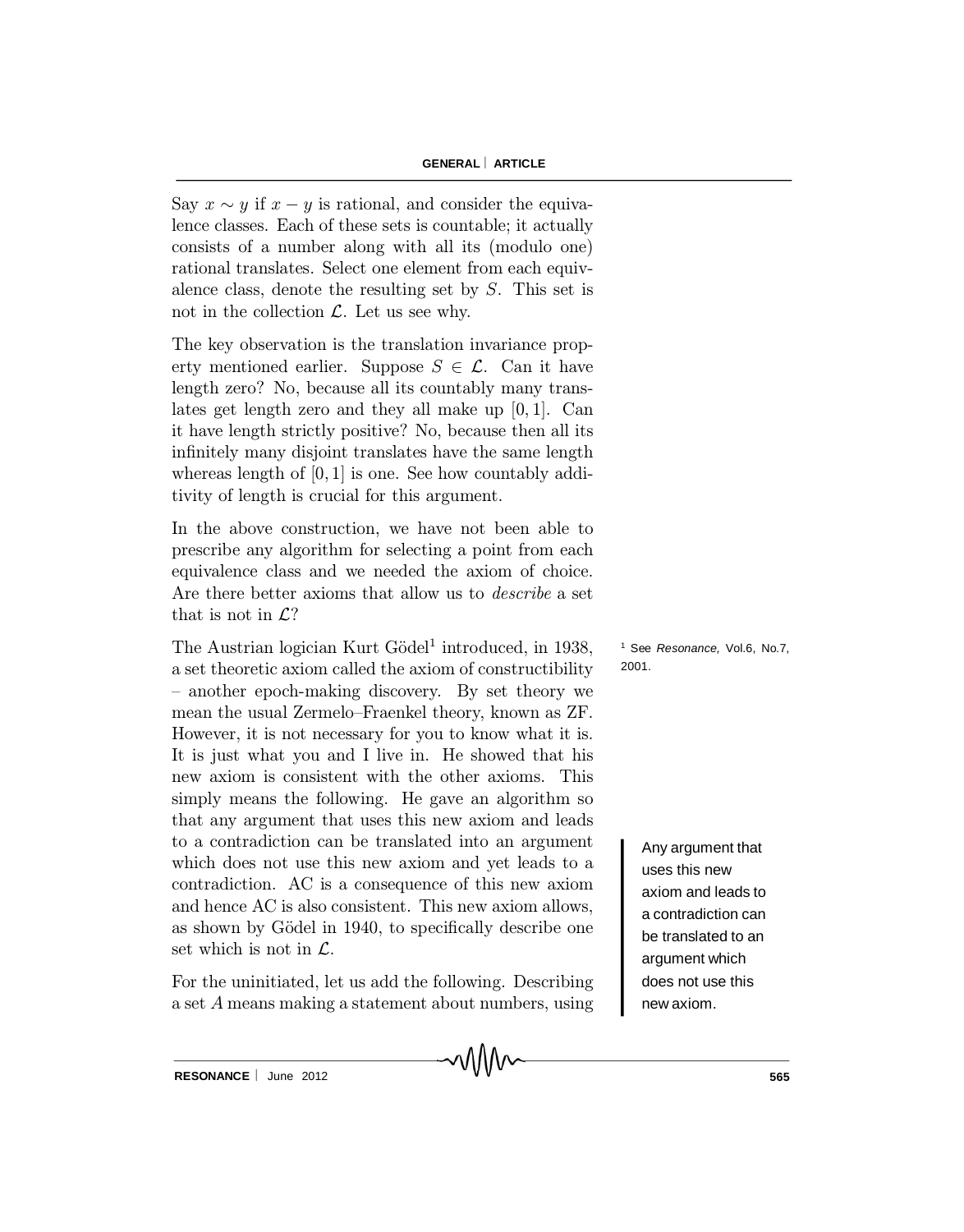Can we associate length for a larger class? only the usual symbols, such that the set A consists of precisely those numbers for which the statement is true. For those initiated in logic, describing A means being able to write a formula with one free variable  $x$  such that A consists of precisely those numbers that satisfy the formula.

## 4. Ulam

The next question is the following. Can we assign length for a larger class of sets  $M$  satisfying the conditions (i), (ii), (iii) of  $\mathcal L$  and so that it is countably additive? The answer is yes. Take any set  $S \notin \mathcal{L}$ . By definition of the class  $\mathcal{L}$ , we conclude  $a(S) < b(S)$ . Here  $a(S)$ is the minimum value and  $b(S)$  is the maximum value possible for length of S. Enlarge  $\mathcal L$  to the smallest class  $M$  of sets satisfying the three conditions (i), (ii), (iii) listed above and such that  $S \in \mathcal{M}$ . A careful handson calculation shows that we can extend length to this class by assigning *any* value between  $a(S)$  and  $b(S)$  as the length of S. In particular, such extension is not unique.

One intriguing question is: can you associate length for every subset of  $I$ ? In other words, can you associate with every subset  $A \subset [0, 1]$ , a number  $L(A)$ , in such a way that (a)  $L(\bigcup A_n) = \sum L(A_n)$  for pairwise disjoint sequence of sets  $(A_n)$  and  $(b)$  if A is an interval, then  $L(A)$  equals length of the interval A. We have used the same symbol  $L$ , as used earlier, because of the following reason. The two requirements force that any such notion of length coincide with the value above for all sets in  $\mathcal{L}$ ; just look at the definition of the class  $\mathcal{L}$ . The Polish mathematician Stanislaw Ulam showed, in 1930, that (under reasonable axioms) such an assignment of length for all subsets is not possible. To explain this we start by recalling a well-known property of the set  $N$  of natural numbers.

The usual relation  $\leq$  between pairs of natural numbers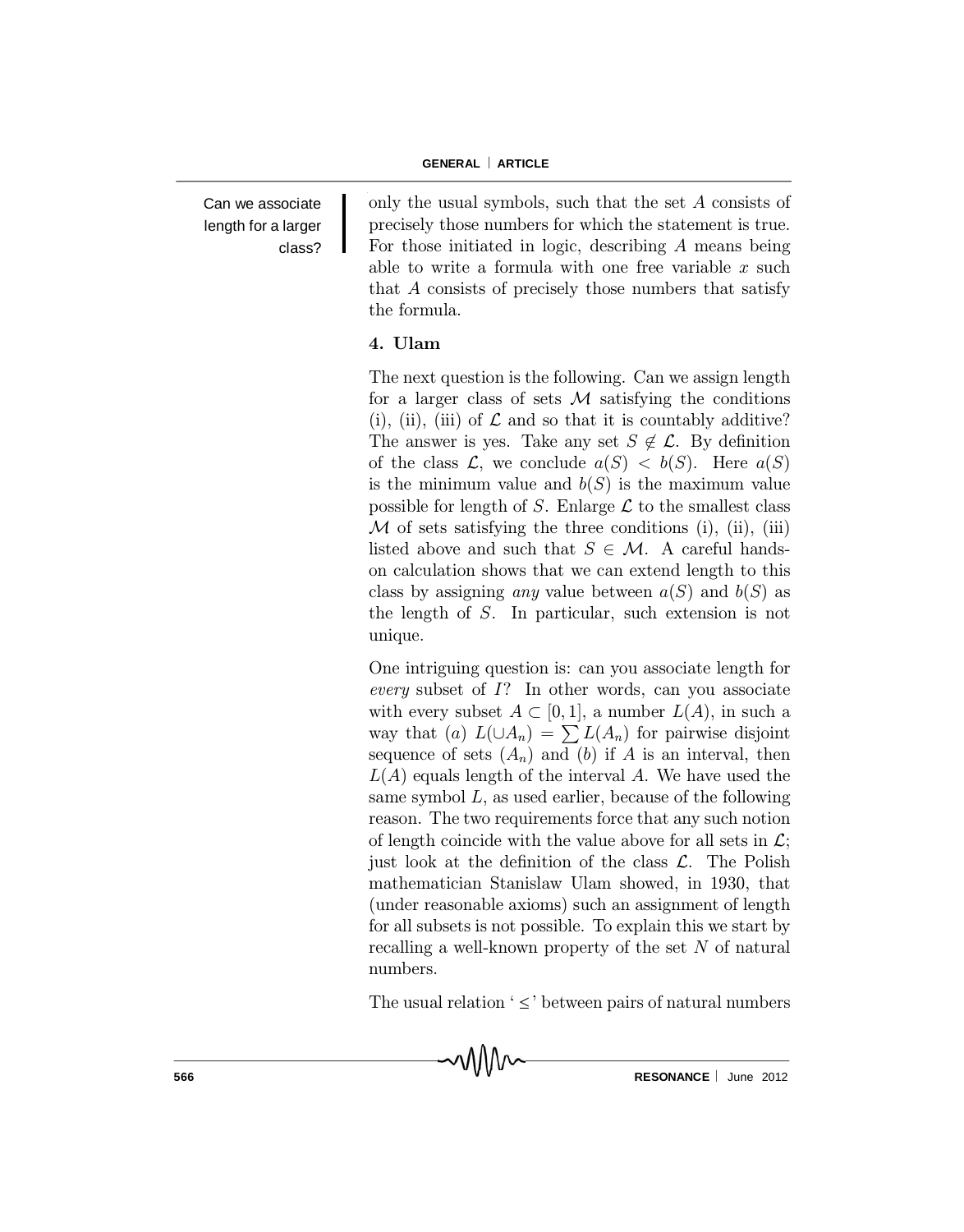satisfies the following properties: (1)  $x \leq x$  for all  $x$ ; (2)  $x \leq y$  and  $y \leq x$  implies  $x = y$ ; (3)  $x \leq y$  and  $y \leq z$  implies  $x \leq z$  and (4)  $x \leq y$  or  $y \leq x$  for all  $x, y$ . The infinite system  $(N, \leq)$  has the following additional property.

(5<sup>\*</sup>) For every  $x \in N$ , the set  $\{y : y \leq x\}$  is finite.

Question: Is it possible to prescribe such an order relation  $\leq$  between pairs of points of  $I = [0, 1]$ ? Clearly, it is not possible because,  $(5^*)$  implies that the set I must be countable. This can be seen as follows.

Suppose you can define such a relation. Define for any  $x \in I$ , the initial segment  $S(x) = \{y : y \leq x\}$ . Remember this is a finite set by condition  $(5^*)$ . Start with an element  $x_1 \in I$ . If  $S(x_1)$  is not all of I, pick  $x_2$  which is not in  $S(x_1)$ . Observe that  $S(x_2) \supset S(x_1)$ . If  $S(x_2)$  is not all of I, pick  $x_3$  not in  $S(x_2)$ . If you stop at a finite stage, you clearly see that  $I$  is finite. If you continue for all  $n \geq 1$ , put  $A = \bigcup S(x_n)$ . If this is all of I, you see that  $I$  is countable. If this is not all of  $I$  pick a point x not in A to see that condition  $(5^*)$  is violated for this point x, simply because  $A \subset S(x)$ .

So, to make a meaningful requirement we modify the last property to the following.

(5) For any  $x \in I$ , the set  $\{y : y \leq x\}$  is countable (finite or infinite).

The usual order relation among real numbers does not satisfy condition (5). Let us make a hypothesis.

(H1) There is an order relation defined for pairs of points of I satisfying the five conditions  $(1–5)$ .

Suppose that (H1) holds. We shall exhibit a matrix  $(A_{x,n})$ . The entries of the matrix will be subsets of I. Thus each  $A_{x,n}$  is a subset of I. It will have countably infinitely many columns. In fact, n runs over  $\{1, 2 \cdots\}$ . It will have uncountably many rows. In fact,  $x$  runs over I itself. This matrix of sets will have the following two

MMM

We shall exhibit a matrix of sets.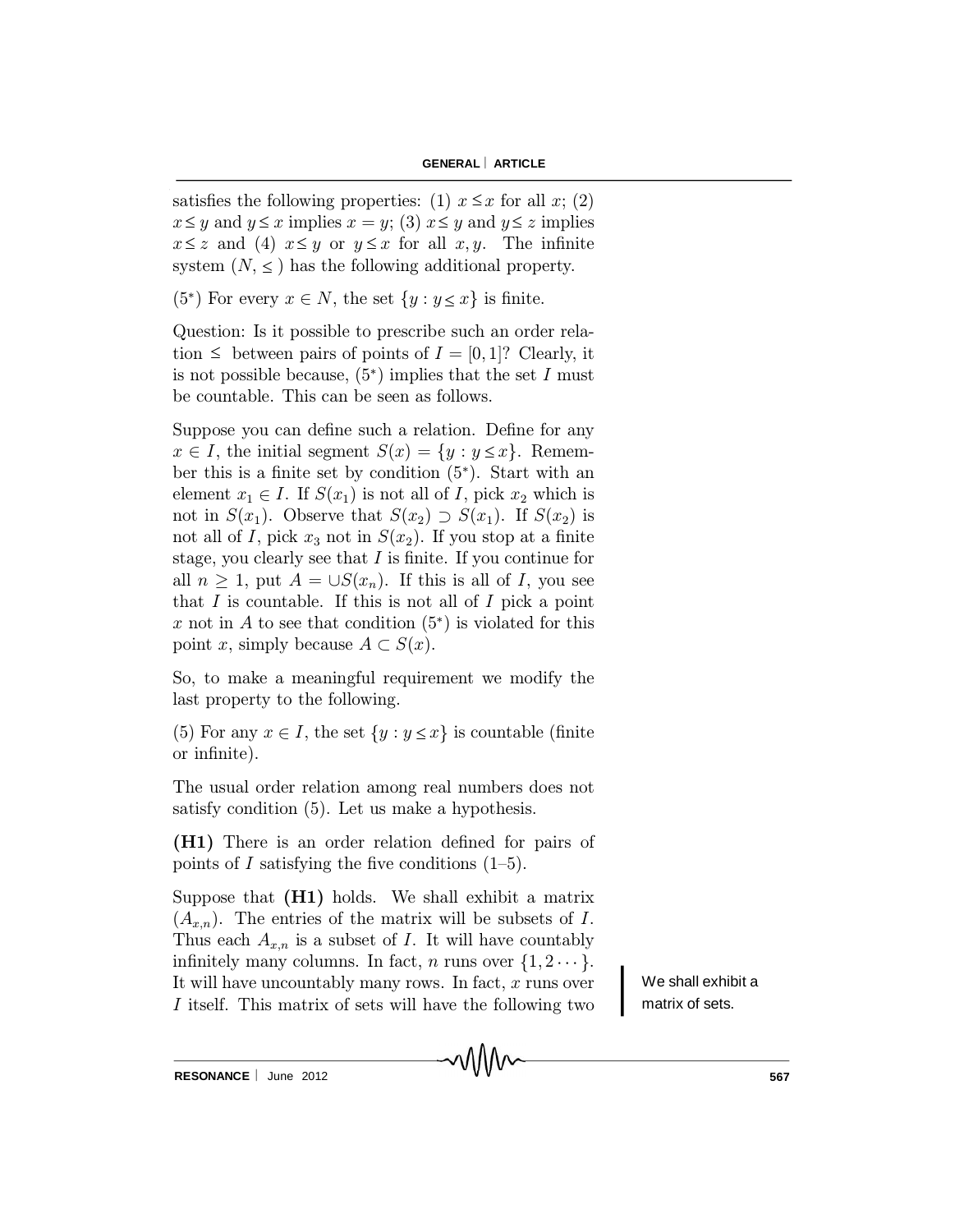properties.

 $(\alpha)$  Sets in any given column are pairwise disjoint.

 $A_{x,n} \cap A_{y,n} = \emptyset;$  for  $x \neq y; n \geq 1$ .

 $(\beta)$  Sets in any given row make up I except for a countable set.

$$
\bigcup_{n} A_{x,n} = I - \{ \text{a countable set} \} \quad \text{for} \quad x \in I.
$$

What is the use of such a matrix of sets? Suppose  $L$  can be defined for all subsets satisfying the stated requirements. Mark a set red if it has non-zero length. Remember that countable sets have length zero. Property  $(\beta)$  says that there is at least one red set in each row. Since there are uncountably many rows, there must be uncountably many red sets. But there are only countably many columns. So one column must contain uncountably many red sets. But then property  $(\alpha)$  says that there are uncountably many disjoint sets of nonzero length. This is impossible. Just note that for each integer  $k \geq 1$ , there cannot be more than k disjoint sets, whose length exceeds  $1/k$ .

In passing, let us note that in the argument above we did not use any deep property of length. We only needed that singleton sets have length zero; length should be countably additive; length of  $[0, 1]$  is one. Thus we cannot assign a number for each subset of  $[0, 1]$  so that these three conditions are satisfied.

Here is how to construct such a matrix of sets. For each  $y \in I$ , let  $\varphi_y$  be a one-one function from the countable set  $\{z : z \le y\}$  into/onto  $\{1, 2, \dots\}$ . Since we do not know whether there will be infinitely many points smaller than  $y$  (in this order) we have to allow the map to be into. Also keep in mind that the function  $\varphi_y$  is not defined on all of *I*. For  $x \in I$  and  $n \geq 1$ , define the set,  $A(x, n) = \{y : \varphi_y(x)$  is defined and equals  $n\}.$ 

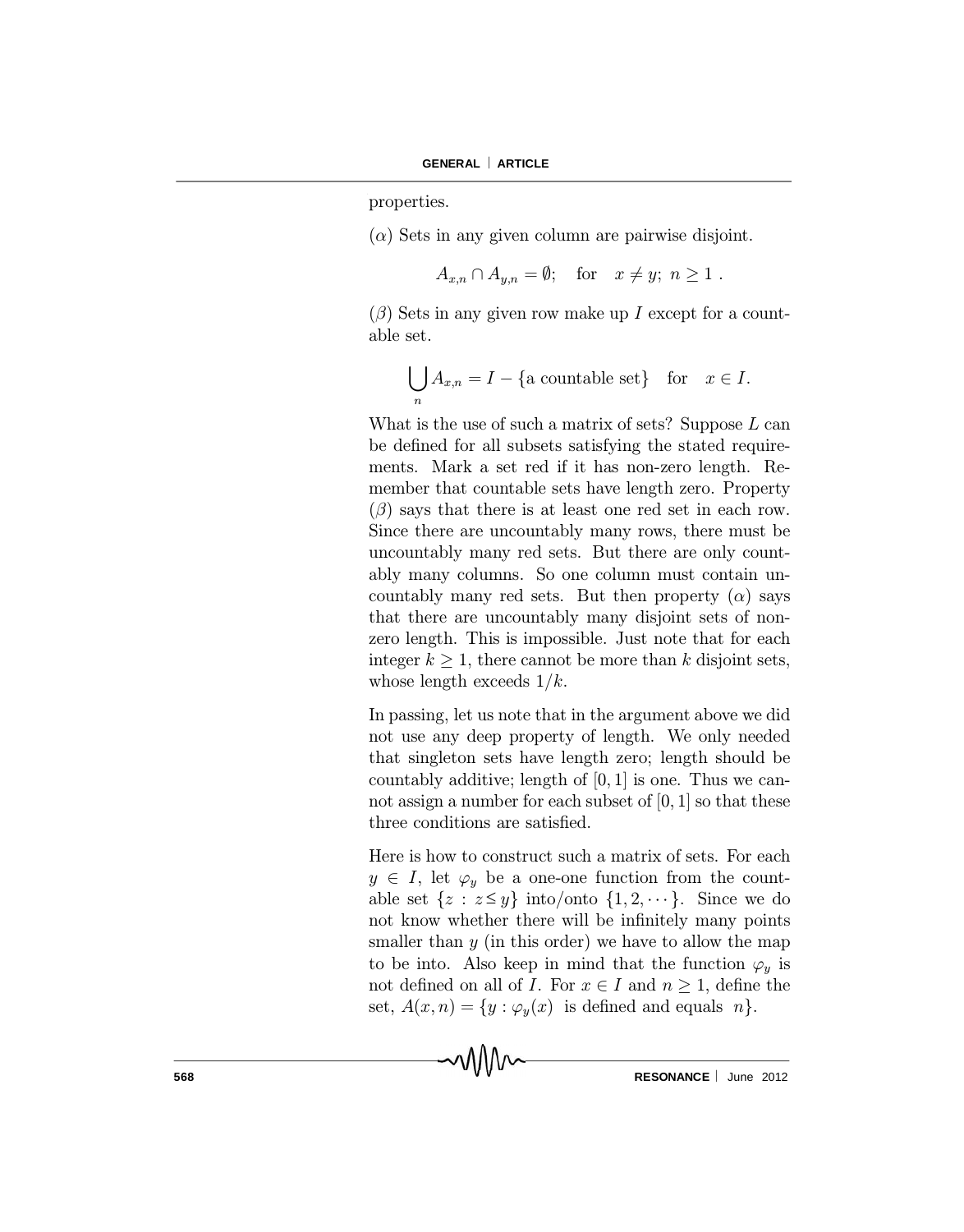If  $y \in A(x, n) \cap A(x', n)$ , then  $\varphi_y(x) = \varphi_y(x') = n$  and  $\varphi_y$ being one-to-one map we conclude that  $x = x'$ . Finally, fix x, and consider  $\bigcup A(x, n)$ . If  $x \leq y$  then  $\varphi_y$  is defined at x and if  $\varphi_y(x) = n$ , then  $y \in A(x, n)$ . Thus the union under consideration includes all points  $y$  except those in the countable set  $\{y : y \leq x; y \neq x\}$ . We can take  $A(x, n)$ as  $A_{x,n}$ .

The question that arises is whether hypothesis (H1) is reasonable. Yes, it is. If you assume the Axiom of Choice (AC) and the Continuum Hypothesis (CH) then  $(H1)$  follows. The axiom of constructibility of Gödel mentioned earlier yields both of these as consequences. AC was already mentioned earlier. CH is the statement that if we take any subset of  $I$ , then either it is a countable set or it has the same number of points as I. This last statement just means that there is a one-one function defined on the given set onto  $I$ .

Thus without any further axioms, it is not possible to define length for all subsets. At this stage you might ask, can you name one set for which we cannot define length. NO, we cannot. Given any set, as mentioned at the beginning of this section, we can define length for that set. It is similar (but more subtle because you are allowed to use fractions) to the following. You have 15 apples and there are 16 students in the class. You announce that you cannot provide one apple to each student. True. However, if any one student is named, you can definitely give an apple to her.

#### 5. Kakutani, Kodaira and Oxtoby

The next natural question is how far can it be extended? Initial results in this direction were due to the Japanese mathematicians Shizuo Kakutani and Kunihiko Kodaira during 1944-50. Here is the final conclusion of Kakutani and the American mathematician John Oxtoby, in 1950. We can get a 'huge' collection of sets M larger than  $\mathcal L$  Without any further axiom, it is not possible to define length for all subsets.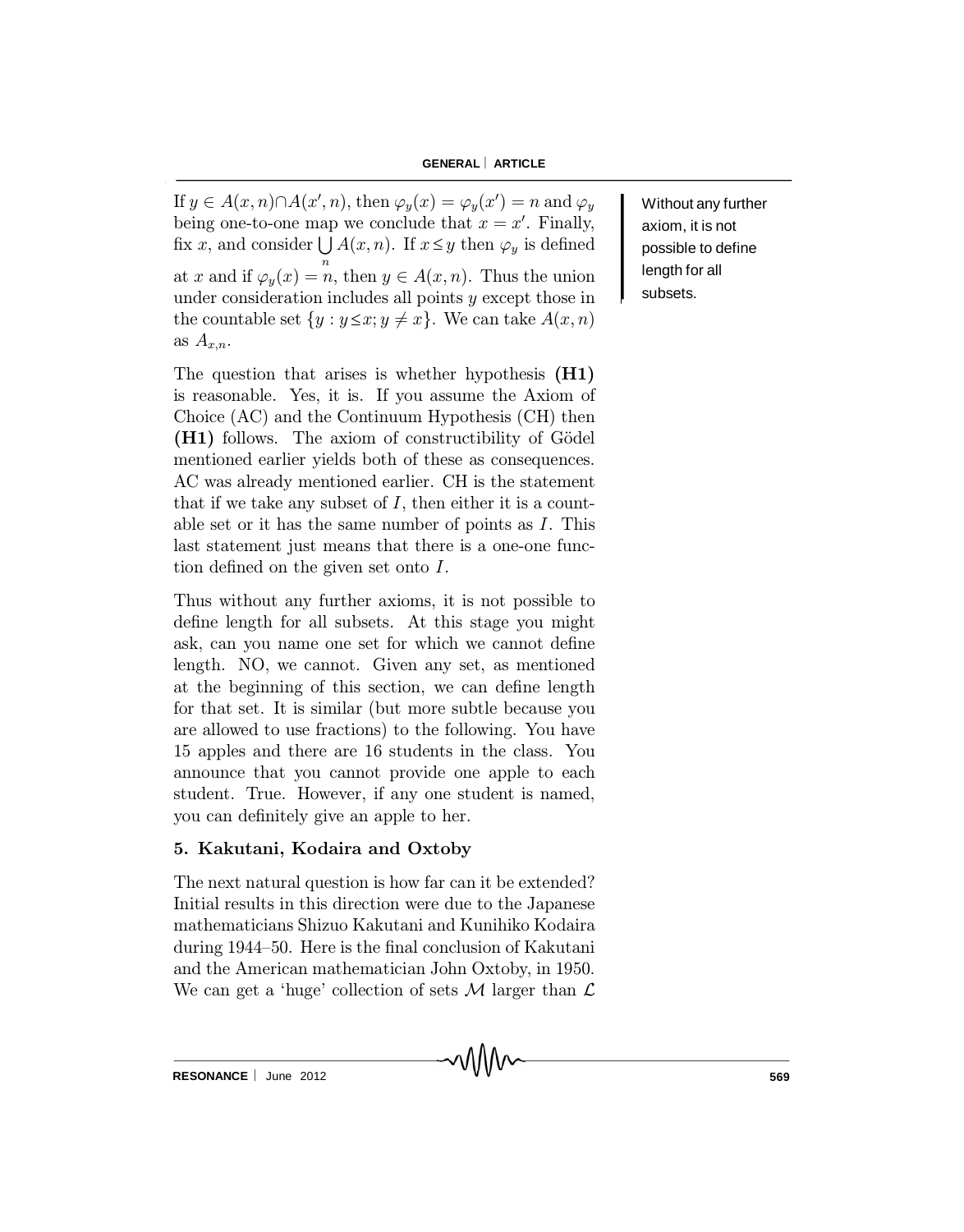We can associate translation-invariant length for a huge class of sets. satisfying the conditions (i), (ii), (iii) of  $\mathcal L$  along with the additional property: whenever  $A \in \mathcal{M}$ , so is any of its translates. We can associate length  $L$  for all sets in this class such that it is countably additive and also translation invariant. We shall now explain what is meant by `huge'. After you understand this, you will realize that this is the best possible. This construction is involved and uses AC and the best source is the original paper.

There are uncountably many points in the interval  $[0, 1]$ . However, given any number, we can get a rational number as close to it as we want. More precisely, if  $x \in [0, 1]$ and  $\epsilon > 0$  then there is a rational number r such that  $d(x, r) < \epsilon$ . Here  $d(x, y) = |x - y|$  denotes the distance between the points  $x$  and  $y$ . One says that the countable set Q of rational numbers is a dense set.

A similar situation obtains with the class  $\mathcal{L}$ . There is a countable family of sets  $\mathcal{L}_0 \subset \mathcal{L}$  with the following property: given any  $A \in \mathcal{L}$  and  $\epsilon > 0$  there is  $B \in \mathcal{L}_0$ such that  $L(A \Delta B) < \epsilon$ . Here the notion of distance is  $d(A, B) = L(A \Delta B)$ . Recall  $A \Delta B$  is the set of points that belong to exactly one of these sets; in symbols it is  $(A - B) \cup (B - A)$  or equivalently,  $(A \cup B) - (A \cap B)$ . It is easy to verify that (i)  $d(A, A) = 0$ ; (iii)  $d(A, B) =$  $d(B, A)$  and  $d(A, C) \leq d(A, B) + d(B, C)$ . Of course,  $d(A, B) = 0$  does not imply that the two sets A and B are the same. You can observe this by taking any two singleton sets.

Returning to the collection  $M$  exhibited by Kakutani and Oxtoby, we want a 'dense' subcollection  $\mathcal{M}_0 \subset$ M: given  $A \in \mathcal{M}$  and  $\epsilon > 0$  there is  $B \in \mathcal{M}_0$  with  $L(A \Delta B) < \epsilon$ . Of course you can take  $\mathcal{M}_0 = \mathcal{M}$ . But we want to know how small such a set  $\mathcal{M}_0$  can be. The answer is: the family  $\mathcal{M}_0$  should be as large as the collection of all subsets of  $[0, 1]$ .

To use symbols, recall that  $\aleph_0$  denotes the number of points in  $N$ , the set of natural numbers. The set  $[0, 1]$  is

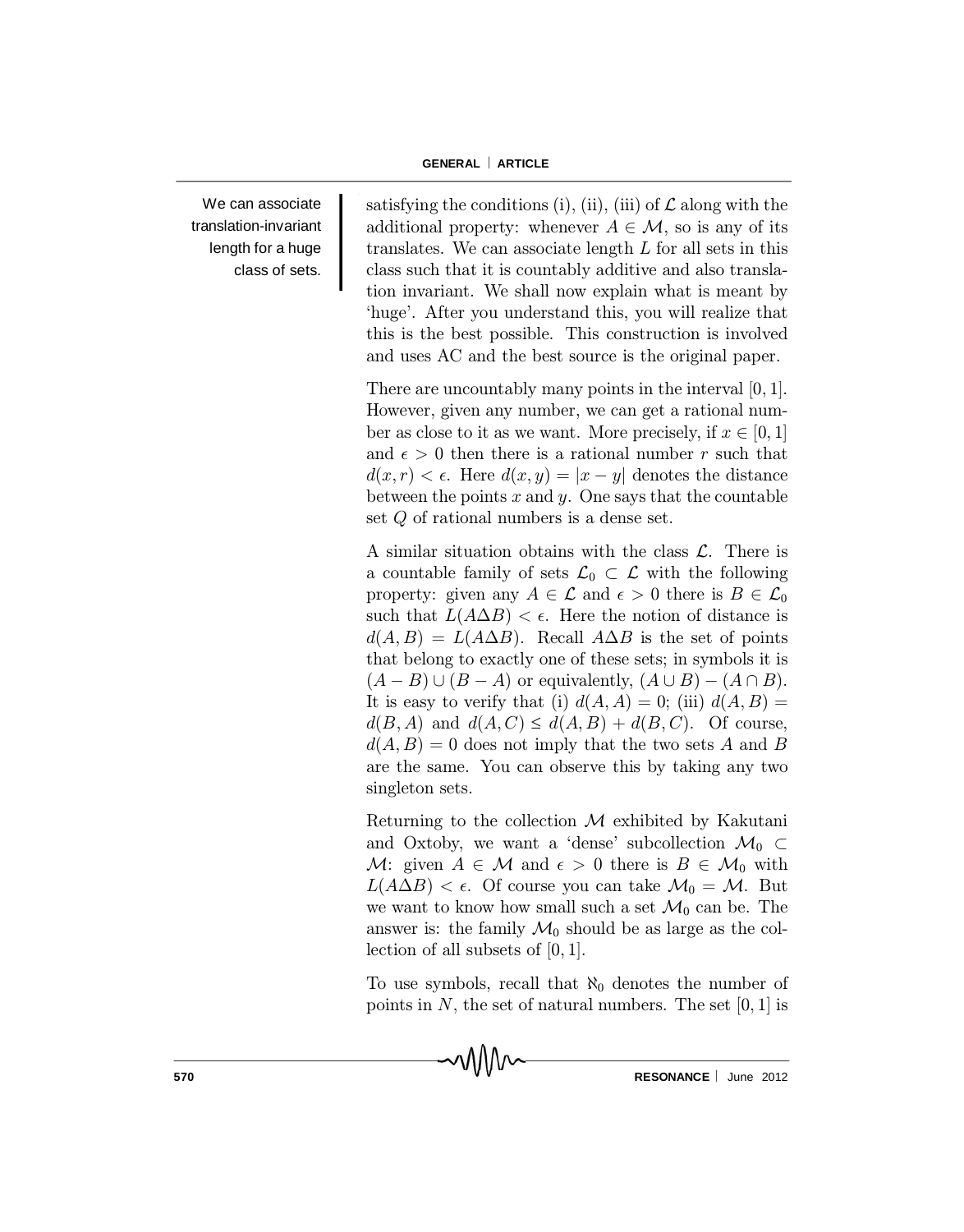not countable and the number of elements in this set is denoted by c. If  $\mathcal P$  denotes the collection of all subsets of  $[0, 1]$ , then it is uncountable, but has more points than  $[0, 1]$ . This means the following. You can define a one-to-one map on [0, 1] into  $P$ , but you cannot define a one-to-one map of  $[0, 1]$  *onto*  $\mathcal{P}$ . The number of points in  $P$  is denoted by  $2^c$ . Here then is the property of the family  $M$  of Kakutani–Oxtoby: any dense subset must have  $2^c$  many elements. This is the meaning of saying that  $M$  is huge.

## 6. Steinhaus, Mycielski and Swierzkowski

Even though we can assign length to a huge class of sets, such an assignment lacks any uniqueness property. So it is always interesting to see if every subset is in the class  $\mathcal L$  itself. Of course, the results mentioned in Section 3 imply that if we assume certain axioms, then not every set is in  $\mathcal{L}$ . Are there other axioms under which every subset of [0, 1] is in  $\mathcal{L}$ ?

The Polish mathematicians Hugo Steinhaus and Jan Mycielski introduced, in 1961, an axiom called the Axiom of Determinatenes (AD). It says that in certain two player games there is always a winning strategy to one of the players. Here is a precise description. You and I successively and alternately choose positive integers, me choosing first. This is a game of perfect information, in the sense that at every stage we both know all the choices made so far before the next move. Thus we produce an infinite sequence of points of  $N$ , that is, an element of the product space  $N^N$ . Suppose a set  $A \subset N^N$ is prescribed in advance, before the game starts. If the resulting sequence lies in this set  $A$  then I win, otherwise you win.

A strategy for you is a rule that dictates how you should play at each stage. More precisely, it is a function  $\tau$ which associates a positive integer with every odd-length finite sequence of integers. The idea is the following. If Strategy for you is a rule that dictates how you should play.